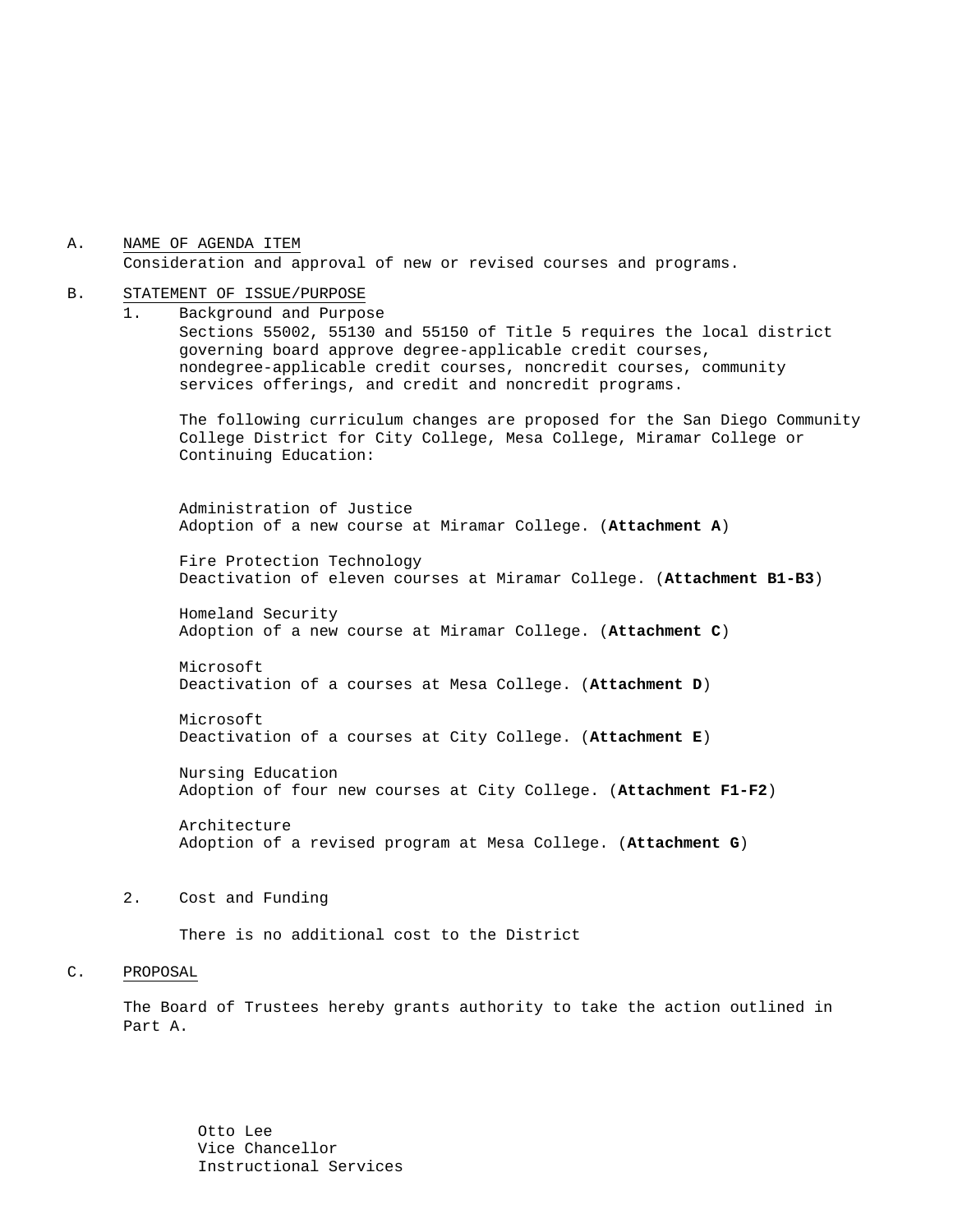Adoption of a new course at Miramar College.

Proposed new course at Miramar College:

## **361S Continuing Professional Training for Sheriff Deputies**

**8 - 16 hours lecture, 10 - 30 hours lab, 0.5 units Grade Only** 

*Prerequisite:* Administration of Justice 323 with a grade of "C" or better, or equivalent S.T.C. Certified Correctional Officer Core Course Academy or Administration of Justice 381, Administration of Justice 382, Administration of Justice 383 and Administration of Justice 384 each with a grade of "C" or better, or equivalent. This course provides advanced technical skill and proficiency training for practicing Sheriff's deputies, including detention supervisors and correctional officers. Topics include the use of force, less-lethal munitions, driving techniques, and firearms. This course meets the requirements of Peace Officer Standards & Training (POST), Title 15, Minimum Standards of Training for Local Corrections and Probation Officers (STC) and the California Legislature requiring special technical and skill proficiency training as specified in Section 13510, 6030-6043 of the California Penal Code and SB-924. This course may be repeated as necessary to meet a legally mandated training requirement as a condition of continued or volunteer employment. (FT) Not applicable to the Associate Degree.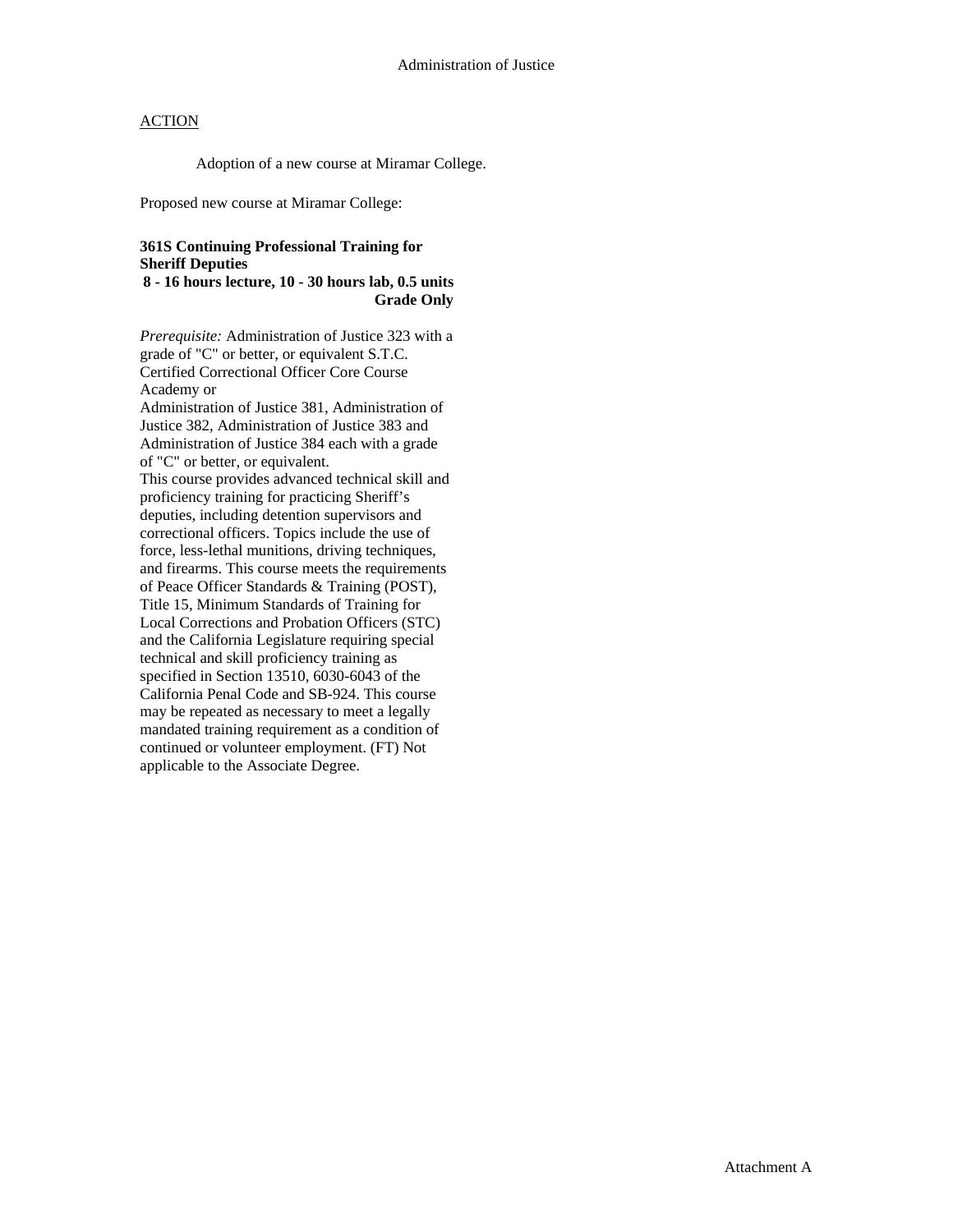Adoption of eleven course deactivations at Miramar College.

Proposed course deactivations at Miramar College (no longer activate at any college):

#### **113 Fire Mechanics**

**48 - 54 hours lecture, 3 units Grade Only** 

*Advisory:* English 48 and English 49 each with a grade of "C" or better, or equivalent or Assessment Skill Level R5 and W5. *Limitation on Enrollment:* This course is not open to students with previous credit for FIRE 156 or FIPT 156.

This course introduces students to the mechanics of fire apparatus. Topics include fire pumpers, aerial devices, and support equipment and vehicles. The course emphasizes the operation of vehicle components including preventive maintenance, troubleshooting, and minor repairs. (FT) Associate Degree Credit & transfer to CSU and/or private colleges and universities.

#### **114A Shipboard Fire Control 8 - 45 hours lecture, 24 - 27 hours lab, 1-3 units Letter Grade or Pass/No Pass Option**

*Advisory:* Fire Protection Technology 101 with a grade of "C" or better, or equivalent or Administration of Justice 101 with a grade of "C" or better, or equivalent and English 48 and English 49 each with a grade of "C" or better, or equivalent or Assessment Skill Level R5 and W5. This course satisfies requirements for the San Diego Harbor Police Marine firefighting basic course. \par Topics include fire chemistry and fire science, marina fire environment, fire equipment and extrication tools, the use of self-contained breathing apparatus, search and rescue operations, portable fire extinguishers, fire boat familiarization and operations, use of foam and light water, and strategy and tactics, \par including live fire training evolutions. Students who take the course for 3 units complete all the learning objectives; those who take the course for 1 unit practice only the manipulative skills objectives. This course may be repeated as necessary to meet a legally mandated training requirement as a condition of continued or volunteer employment. (FT) Associate Degree Credit & transfer to CSU and/or private colleges and universities.

#### **164 Marine Firefighting 8 - 9 hours lecture, 24 - 27 hours lab, 1 units Grade Only**

*Limitation on Enrollment:* Special Admission must be admitted to program. Agency Sponsorship.

This 40 hour California Department of Boating and Waterways course involves lecture and manipulative training designed to give the student firsthand knowledge of the hazards of marine fire fighting. The students receive the basic information from lectures and the experience of actual conditions from fighting fires under controlled conditions. To be eligible for this class, students must pass the San Diego Regional Lifeguard Training Program, and be employed as an ocean lifeguard or equivalent. (FT) Associate Degree Credit & transfer to CSU and/or private colleges and universities.

#### **205 Public Education I 32 - 36 hours lecture, 2 units Grade Only**

*Limitation on Enrollment:* This course is not open to students with previous credit for FIRE 251 or FIPT 251.

This is a State Fire Marshal course with the key topics being systematic planning process for public education; use of CFIRS to analyze local fire problems; communication skills; program evaluation; working with the media; integrating programs into school; gaining community support; fire safety for children; interviewing and counseling juvenile fire setters; creating and using audio/visual resources; and idea and resource sharing. (FT) Associate Degree Credit & transfer to CSU and/or private colleges and universities.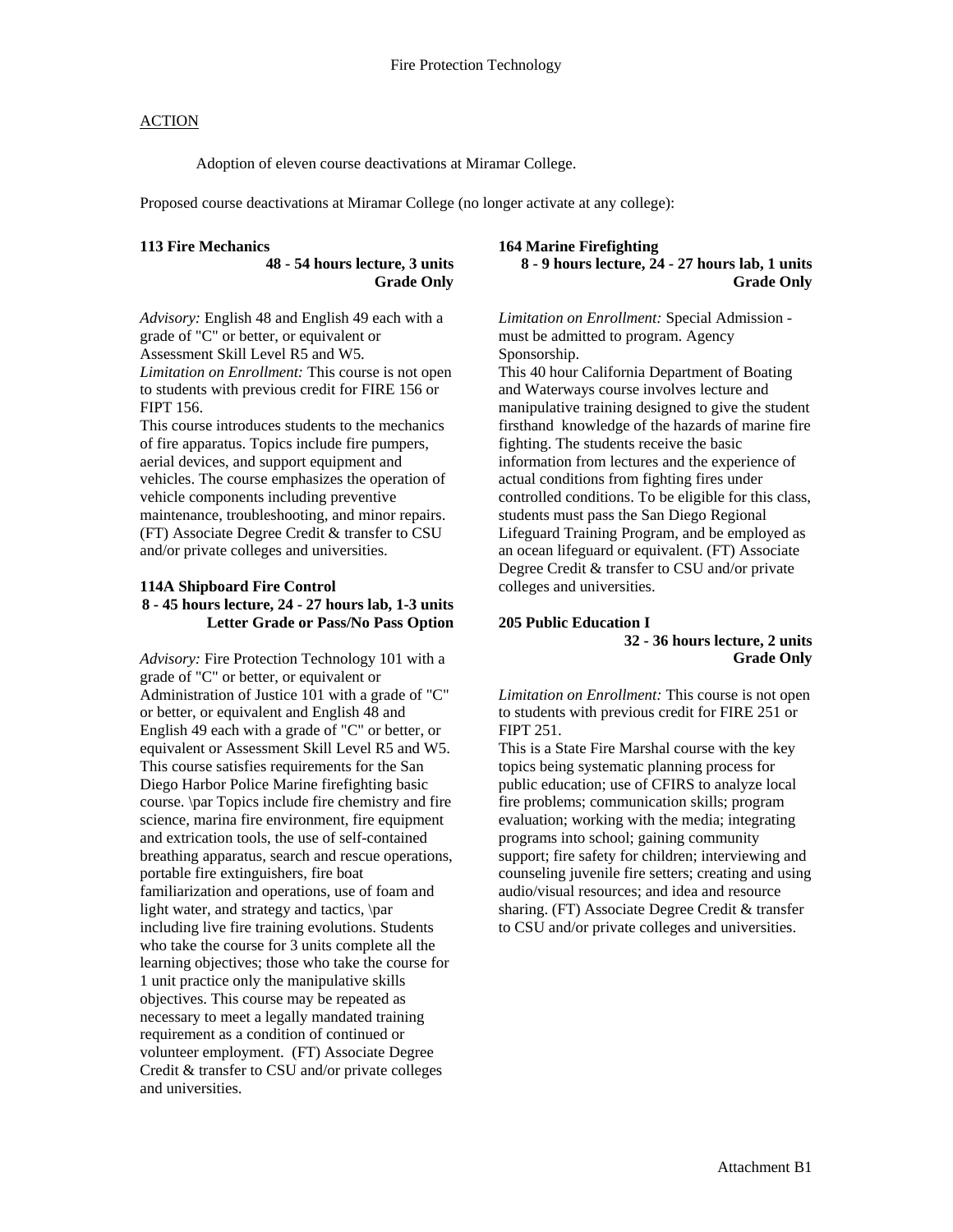#### **247 Refresher, Rescue Systems I 4 - 4.5 hours lecture, 12 - 13.5 hours lab, 0.5 units Grade Only**

*Prerequisite:* Fire Protection Technology 243 with a grade of "C" or better, or equivalent. This 16 hour course enables students who have taken Rescue Systems I to review and update information pertaining to rescue operations which often follow earthquakes, flooding, and other large scale emergencies. The review of the handson operation of specialized rigging systems, rescue drills and saws, working in confined spaces, and the removal of victims is required to maintain a suitable skill level. (FT) Associate Degree Credit & transfer to CSU and/or private colleges and universities.

#### **253 Heavy Rescue Instructor Training 16 - 18 hours lecture, 24 - 27 hours lab, 1.5 units Grade Only**

*Prerequisite:* Fire Protection Technology 243 with a grade of "C" or better, or equivalent. *Limitation on Enrollment:* This course is not open to students with previous credit for FIRE 253. This is a training course for the training of instructors to teach courses at a Heavy Rescue Facility as typified by the Miramar College facility at Camp Elliott. This specialized training includes the normal techniques of instruction as well as methods to simulate unusual situations encountered following earthquakes, flooding, and other large scale emergencies. (FT) Associate Degree Credit & transfer to CSU and/or private colleges and universities.

## **255 Instructor Orientation, State Fire Marshal 8 - 9 hours lecture, 0.5 units Grade Only**

*Limitation on Enrollment:* This course is not open to students with previous credit for FIRE 255 or 265: Instructor Orientation, State Fire Marshal. This course is mandatory for instructors' eligibility to teach California Fire Marshal courses in community colleges. The instructor orientation is designed to prepare instructors to deliver the following Level 1 regional programs: Fire Command 1A & B, Fire Investigation 1A & 1B, Fire Management 1, Fire Prevention 1A, 1B & 1C, Driver Operator 1A & 1B, and Public Education 1. Topics of discussion include overview of CFSTES, instructor accreditation requirements, how to set up and return course paperwork, certification tracts, instructor responsibilities and curriculum development. Associate Degree Credit & transfer to CSU and/or private colleges and universities.

#### **301M C.D.F. Company Officer Academy 28 - 31.5 hours lecture, 12 - 13.5 hours lab, 2 units Grade Only**

*Limitation on Enrollment:* Special Admission must be admitted to program. This course is designed for California Department of Forestry personnel from Firefighter to Unit Chief. This course meets State and federal guidelines for recertification of various skills. It also incorporates those requirements for OSHA and CALOSHA regarding safety and documentation. This course is designed to help refresh employees in various subject material such as: Hazardous Materials, Equal Employment Opportunity, Fire Tactics and Strategy, Environmental Hazards, Administration, Accountability, Incident Command System, Emergency Medical Care, and Rescue. This course may be repeated as necessary to meet a legally mandated training requirement as a condition of employment or volunteer employment. (FT) Associate Degree Credit only and not Transferable.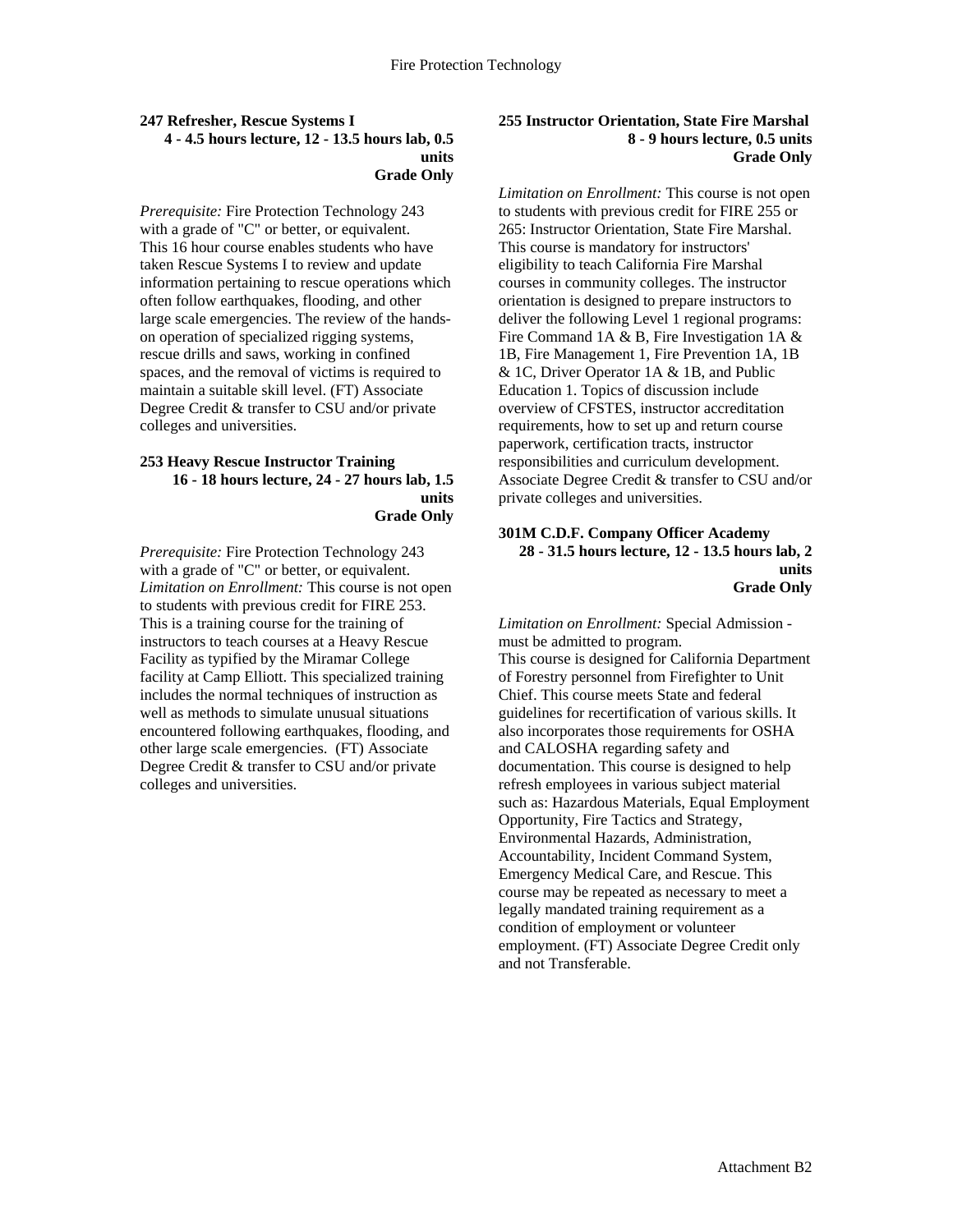# **304A Train the Trainer, Confined Space Operations**

#### **8 - 9 hours lecture, 0.5 units Grade Only**

*Prerequisite:* Fire Protection Technology 308A with a grade of "C" or better, or equivalent. A 32 hour course to prepare "Confined Space" trained personnel to instruct others in "Confined Space Operations." Instructional methods, demonstration procedures, operational safety factors, development of training scenarios, instructional resource use and management, motivational strategies, evaluation methods, and requirements for record keeping will be included in the course to meet the recommendations of the California State Fire Marshal's curriculum and the United States Urban Rescue Teams of the United States Fire Administration. (FT) Associate Degree Credit only and not Transferable.

#### **310K Basic Air Operations S-270 16 - 18 hours lecture, 1 units Grade Only**

This 16-hour course is designed to meet the training needs for personnel who may be exposed to any aircraft. Emphasis is placed on the basis knowledge the student needs to function safely around aircraft used in fire suppression. This course is required training for those personnel serving at the single resource boss level and higher in the operations section under the Incident Command System (ICS). Basic Air Operations was developed under the direction of the National Wildfire Coordination Group (NWCG) and meets all the requirements as prescribed by the National Interagency Incident Management System (NIIMS). (FT) Associate Degree Credit only and not Transferable.

### **310N Intermediate Air Operations S-370 32 - 36 hours lecture, 2 units Grade Only**

This is a 32-hour course to meet the training needs of personnel who may be exposed to any aircraft. Emphasis is placed on the intermediate knowledge the student needs to function safely around aircraft used in fire suppression. This course is required training for those personnel serving at the single resource boss level and higher in the operations section under the Incident Command system (ICS). Intermediate Air Operations was developed under the direction of the National Wildfire Coordination Group (NWCG) and meets all requirements as prescribed by the National Interagency Incident Management System (NIMS). (FT) Associate Degree Credit & transfer to CSU and/or private colleges and universities.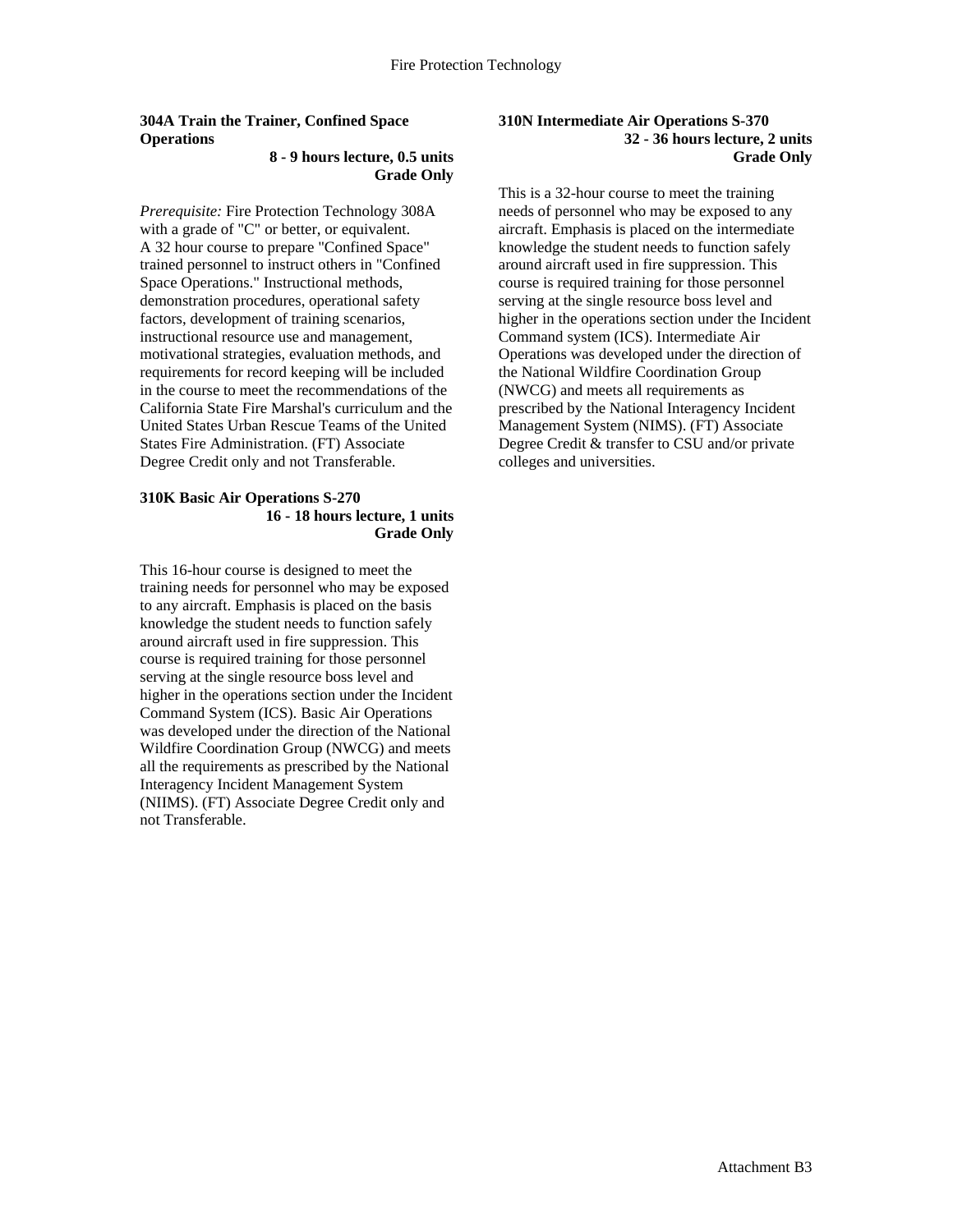Adoption of a new course at Miramar College.

Proposed new course at Miramar College:

## **110 Intelligence Analysis and Security Management**

**48 - 54 hours lecture, 3 units Grade Only** 

*Advisory:* English 48 and English 48 each with a grade of "C" or better, or equivalent or Assessment Skill Level R5 and W5. This course introduces students to the topic of intelligence analysis and its relationship to the security management of terrorist attacks and other threats. Students examine the structure and operation of the U.S. intelligence community and the use of intelligence in national decisionmaking. Other topics include intelligence support of Homeland Security measures, counterintelligence, accountability and civil liberties, and intelligence activities of other governments. This course is intended for students employed or seeking employment with the Department of Homeland Security as well as anyone interested in the role \par of intelligence agencies in U.S. government. (FT) Associate Degree Credit & transfer to CSU and/or private colleges and universities.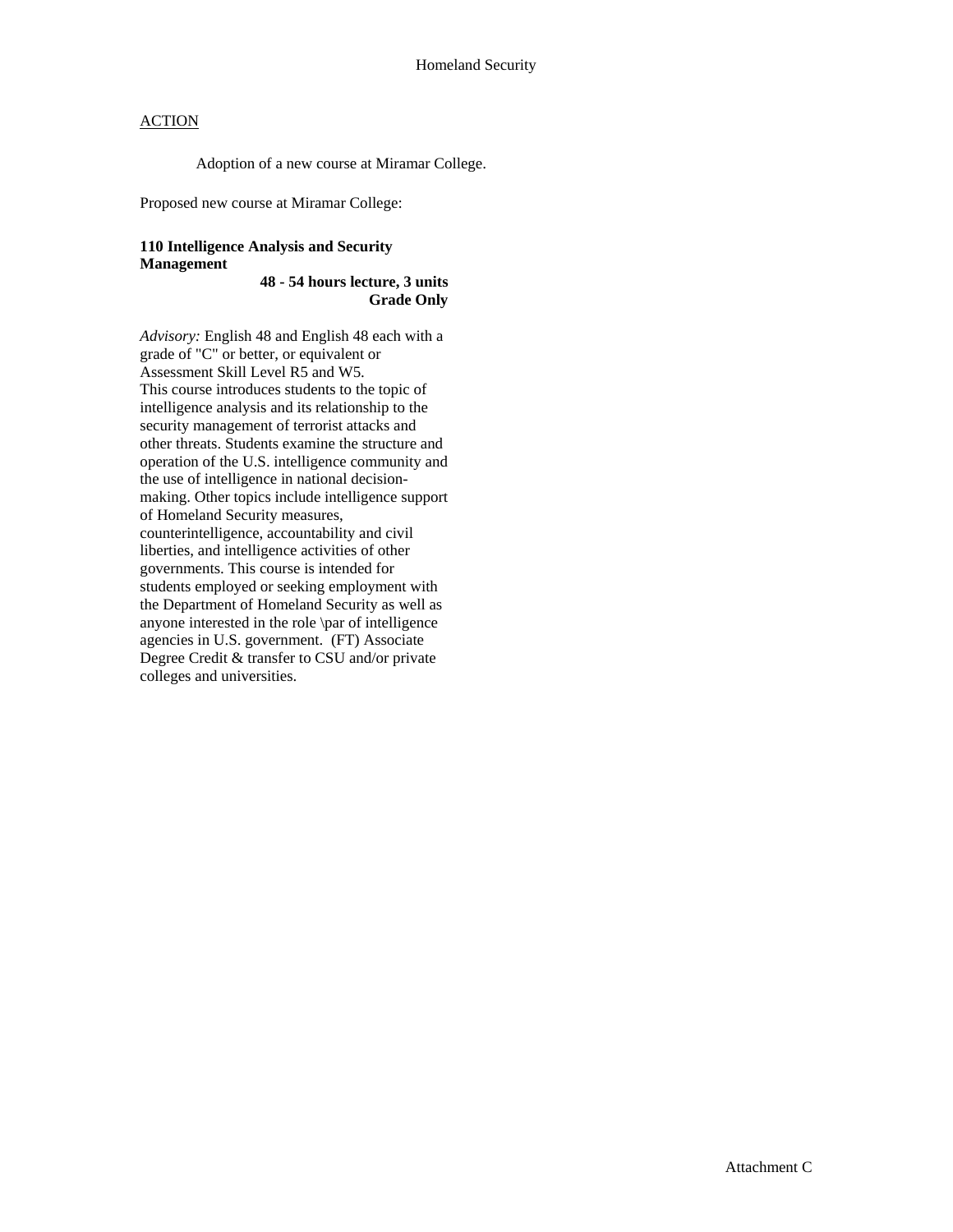Adoption of a course deactivation at Mesa College.

Proposed course deactivation at Mesa College (no longer at any college):

## **134 Implementing, Managing, and Maintaining Network Infrastructure I 8 - 9 hours lecture, 48 - 54 hours lab, 1.5 units Letter Grade or Pass/No Pass Option**

*Prerequisite:* Microsoft 130 and Microsoft 132 each with a grade of "C" or better, or equivalent. This course is the first part of the Microsoft Implementing, Managing, and Maintaining a Microsoft Server Network Infrastructure series and provides students with the knowledge and skills necessary to configure, manage, and troubleshoot a Windows Server network infrastructure. The students learn to implement routing; plan, implement, manage, and maintain Dynamic Host Configuration Protocol (DHCP), Domain Name System (DNS), and Software Update Services (SUS); implement security, and implement a network access infrastructure through various techniques. This course follows the Microsoft Official Curriculum (MOC) and it is intended to prepare students to take the Microsoft's Implementing, Managing, and Maintaining a Microsoft Windows Server 2003 Network Infrastructure (Network Services) component of the Microsoft Certified Systems Engineer(MCSE) certification exam (Microsoft Exam # 70-291). This course may be taken three times with new technologies. (FT) Associate Degree Credit & transfer to CSU and/or private colleges and universities.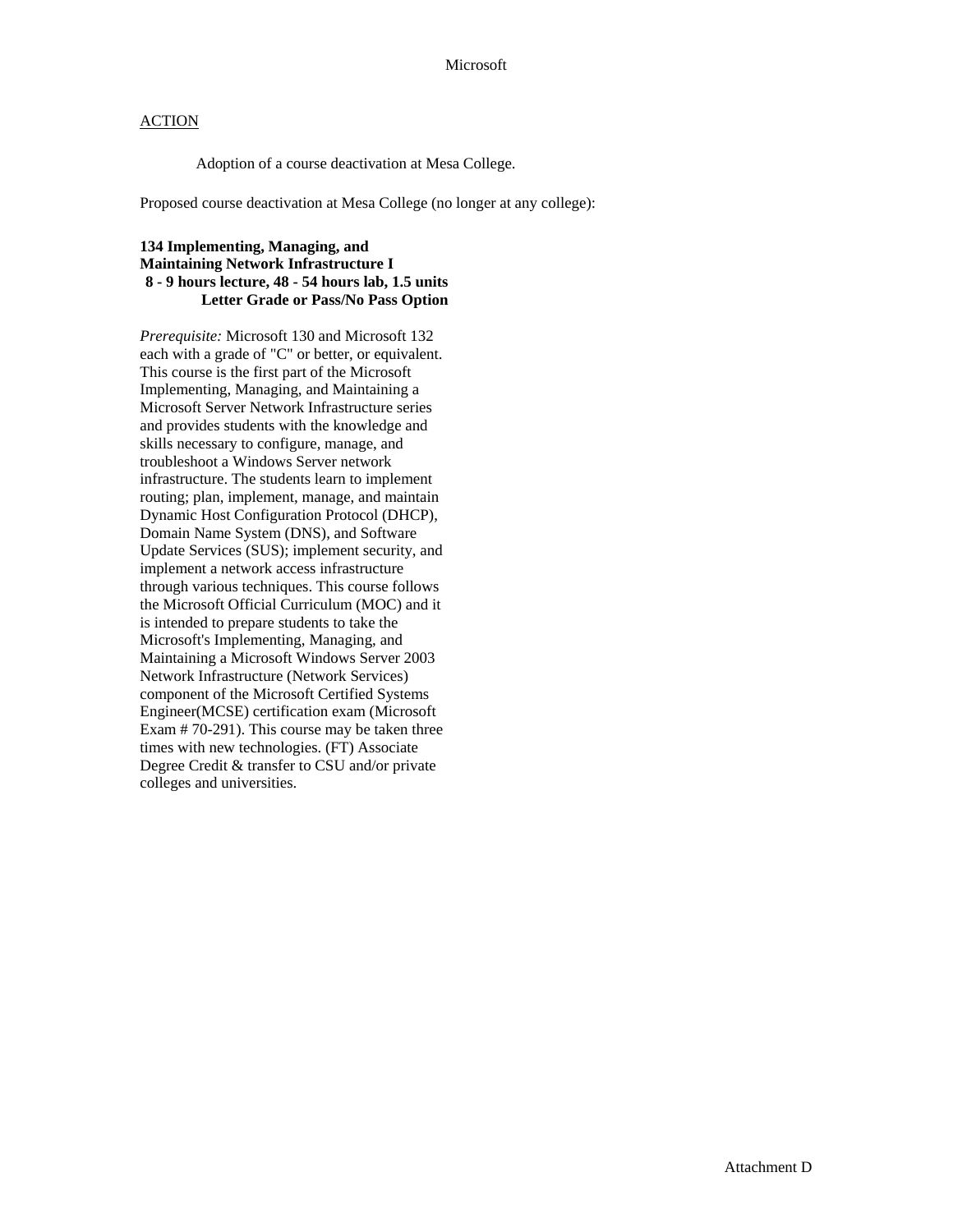Adoption of a course deactivation at City College.

Proposed course deactivation at City College (no longer at any college):

## **138 Planning, Implementing, and Maintaining a Microsoft Windows Server Active Directory Infrastructure**

# **8 - 9 hours lecture, 48 - 54 hours lab, 1.5 units Letter Grade or Pass/No Pass Option**

*Prerequisite:* Microsoft 130 with a grade of "C" or better, or equivalent & Microsoft 132 with a grade of "C" or better, or equivalent. This course is one of the core courses covering Microsoft's Active Directory Services (ADS) and is required for the Microsoft Certified Systems Engineer (MCSE)Certification. The students work with a current version of Microsoft's Windows Server Active Directory. This course provides students with hands-on practice in planning, implementing, and maintaining forests, sites, domains, and organizational units (OU) while following industry standards. This course follows the Microsoft Official Curriculum (MOC). It is intended to prepare students to take the Microsoft's Planning, Implementing, and Maintaining a Microsoft Windows Server 2003 Active Directory Infrastructure Certification Exam (Microsoft exam 70-294) that is required for the MCSE certification. (FT) Associate Degree Credit & transfer to CSU and/or private colleges and universities.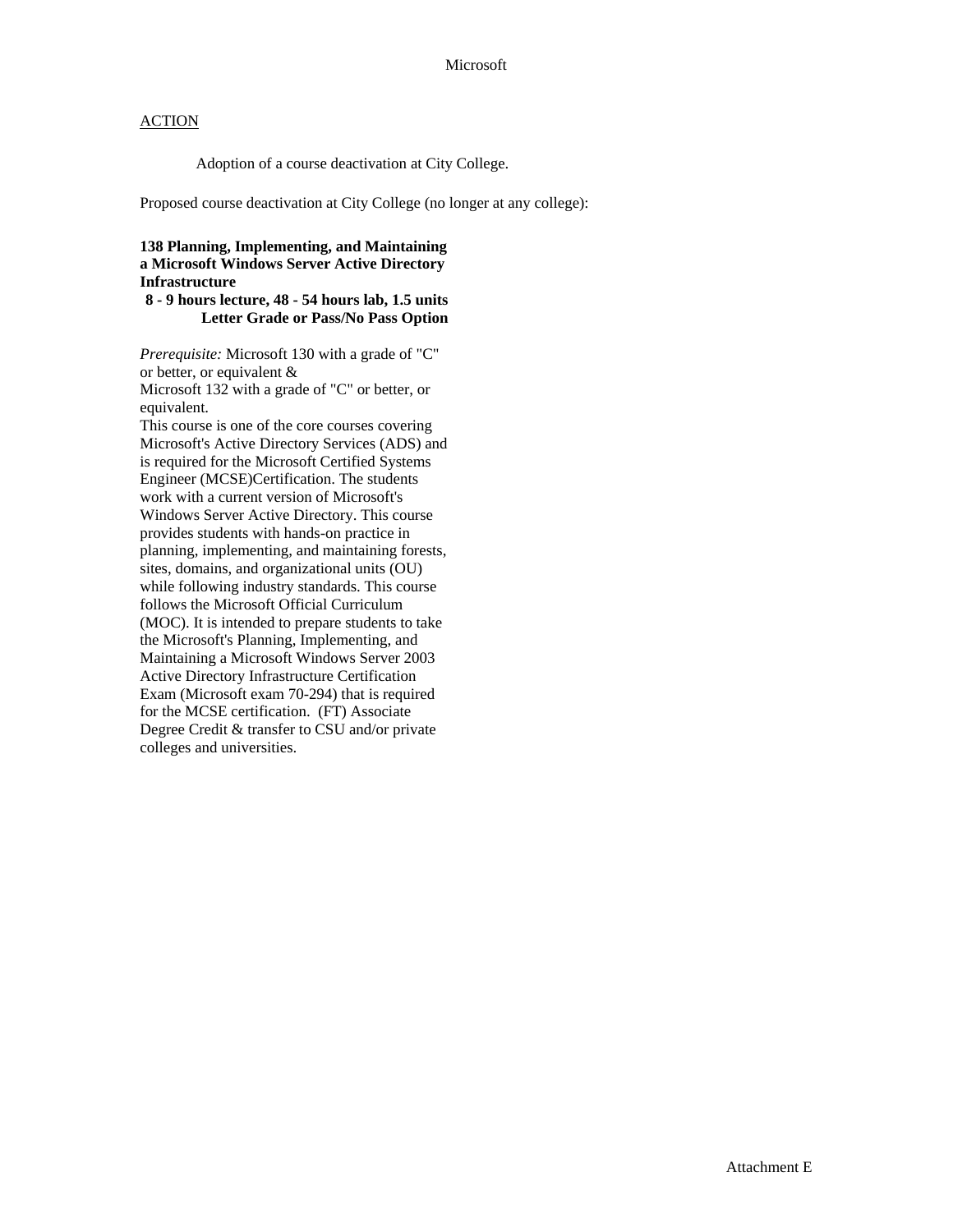Adoption of four new courses at City College.

Proposed new courses at City College:

## **235 LVN to RN Transition**

## **24 - 27 hours lecture, 24 - 27 hours lab, 2 units Grade Only**

*Prerequisite:* Biology 205, Biology 230, and Biology 235 each with a grade of "C" or better, or equivalent.

*Advisory:* English 101 with a grade of "C" or better, or equivalent or Assessment Skill Level W6 and R6. Mathematics 96 with a grade of "C" or better, or equivalent or Assessment Skill Level M50.

*Limitation on Enrollment:* This course is not open to students with previous credit for NRSE 201. Special Admission - must be admitted to program.

This course focuses on the theory and application of the concepts of physical assessment, nursing process, critical thinking, disease processes and nursing competencies in the professional roles of clinician, teacher, leader and advocate. Emphasis is on assisting the Licensed Vocational Nurse (LVN) to integrate into the Associate Degree Nursing program. This course is offered to students accepted into the LVN to Registered Nurse (RN) step up program. (FT) Associate Degree Credit & transfer to CSU and/or private colleges and universities.

#### **241 Pharmacology for Nursing V 16 - 18 hours lecture, 1 units Pass/No Pass**

*Corequisite:* Mathematics 96 or Assessment Skill Level M50. Completion of or concurrent enrollment in NRSE 240. *Limitation on Enrollment:* Special Admission must be admitted to program. This course is an elective supplement to NRSE 240, Medical Surgical Nursing III. Emphasis is placed on drug categories and medications introduced in NRSE 240, used in treatment of acute Medical/Surgical pathologies. A nursing process approach to the principles of medication administration and dosage calculation is included. This course is offered to students enrolled in the Associate of Science Degree in Nursing program. Associate Degree Credit & transfer to CSU and/or private colleges and universities.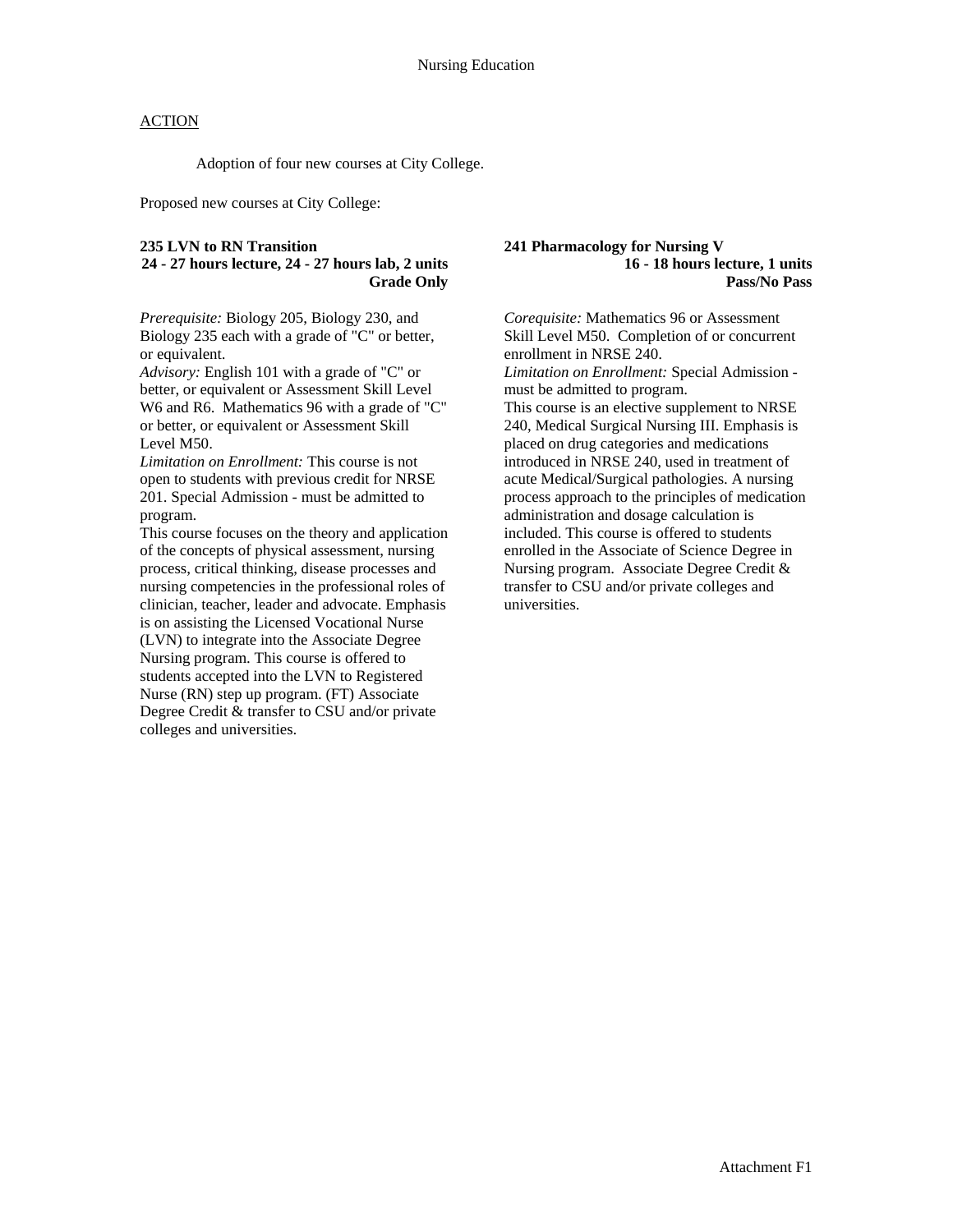#### **242 Mental Health & Gerontological Nursing 36 - 40.5 hours lecture, 108 - 121.5 hours lab, 4.5 units Grade Only**

*Prerequisite:* Nursing Education 144, Nursing Education 146 and Nursing Education 235 each with a grade of "C" or better, or equivalent. *Limitation on Enrollment:* This course is not open to students with previous credit for NRSE 203.Special Admission - must be admitted to program.

This course is an introduction to Mental Health/Psychiatric and Gerontological Nursing using the nursing process to promote psychosocial and physiological integrity. Emphasis is on therapeutic interaction and communication, bio-psychosocial rehabilitation and therapeutic use of self. Clinical experiences provide opportunities for students to participate in therapeutic activities in a variety of settings. The student also explores interventions to increase the client's functional abilities with emphasis on lifestyle and physical changes. This course is offered to students enrolled in the second year of the Associate of Science Degree in Nursing program. (FT) Associate Degree Credit & transfer to CSU and/or private colleges and universities.

#### **243 Pharmacology for Nursing VI 16 - 18 hours lecture, 1 units Pass/No Pass**

*Corequisite:* Nursing Education 235. Completion of or current enrollment in NRSE 242.

*Limitation on Enrollment:* Special Admission must be admitted to program.

This course is an elective supplement to NRSE 242, Mental Health and Gerontological Nursing. Emphasis is placed on drug categories and medications introduced in NRSE 242, used in psychiatric/mental health and gerontological environments. A nursing process approach to the principles of medication administration and dosage calculation is included. This course is offered to students enrolled in the Associate of Science Degree in Nursing program. Associate Degree Credit & transfer to CSU and/or private colleges and universities.